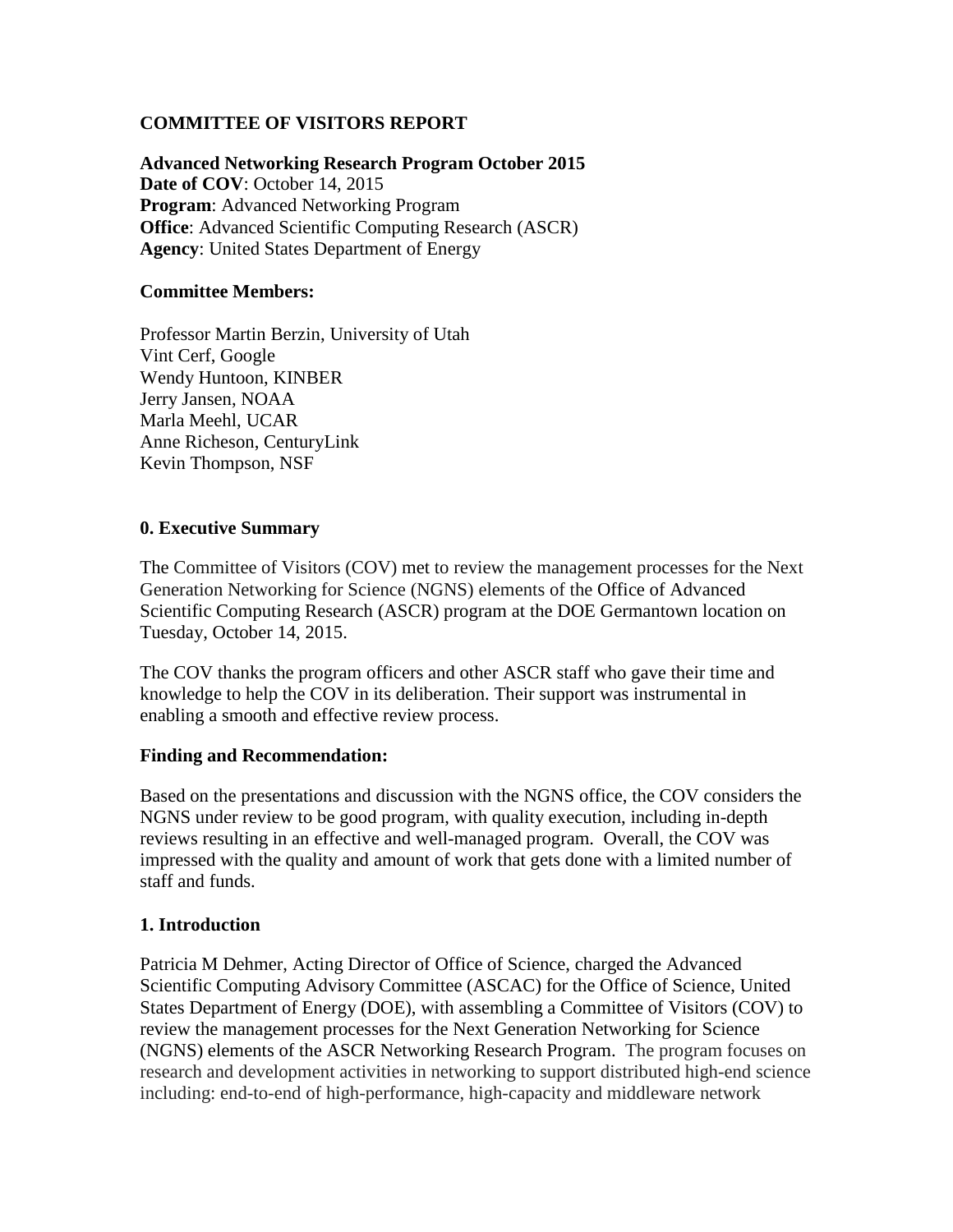technologies necessary to provide secure access to distributed science facilities, highperformance computing resources and large-scale scientific collaborations.

A COV of seven members was formed to review NGNS elements. Three members of the COV, Dr. Martin Berzin, University of Utah, Dr. Vint Cerf, Google and Wendy Huntoon, KINBER, are ASCAC members. The list of all participants in the COV is provided in Attachment 1, and the letter charge to the committee from the chair of the ASCAC is provided in Attachment 2.

This report presents the findings and recommendations of the COV. The review covers the operations of the Networking Research Program during the fiscal years 2011, 2012, 2013, and 2014, with a focus on (i) the processes used to solicit and review research proposals, recommend awards, and manage research projects and (ii) the breadth and depth of the research and development portfolio to support distributed, collaborative high-end science.

Prior to the meeting, the COV was provided with a link to the ASCR website and to a secure Google Docs folder with documents to review prior to the COV meeting. The ASCR website included general information on ASCR as well as a link to the 2010 ASCAC COV Next Generation Networking for Science Committee of Visitors report. The Google Docs folder included information on the ASCR merit review procedures, spreadsheets listing information about the proposals submitted during the fiscal years of 2011-2014, and documents related to the proposals submitted to the Federal Opportunity Announcements (FOAs) during this period including research project descriptions, proposal reviews, and recommendations. As part of its review process, the COV reviewed the 2011 COV NGNS report, evaluated whether or not the program had implemented the recommendations made by that COV, what impact the changes had made on the program, and identified any recommendations that were not yet fully implemented.

The COV meeting was held at the DOE Germantown location on Wednesday, October 14, 2015. The meeting opened with a welcome from both Dr. Christine Chalk and Dr. Barbara Helland. Following the welcome and introductions, the two Program Officers, Dr. Richard Carlson and Dr. Thomas Ndousse-Fetter, presented an overview of the NGNS program. The presentation provided an overview of the Office of Advanced Science Computing Research, including the organizational structure, the fundamental science research programs and the facilities, including ESnet. The majority of the presentation focused on the NGNS program goals, the approach used to evaluate proposals and the major accomplishments of the program during the fiscal years under review. Selected accomplishments from university, laboratory and collaborative proposals were reviewed.

The presentation session was interactive, with significant opportunity for questions from the COV members, answers from the program officers, and discussion between the COV members on process, content, and strategic vision of the program. Following the presentations, the COV continued to meet with the Program Officers to clarify any outstanding issues regarding the material provided, the solicitation process, including the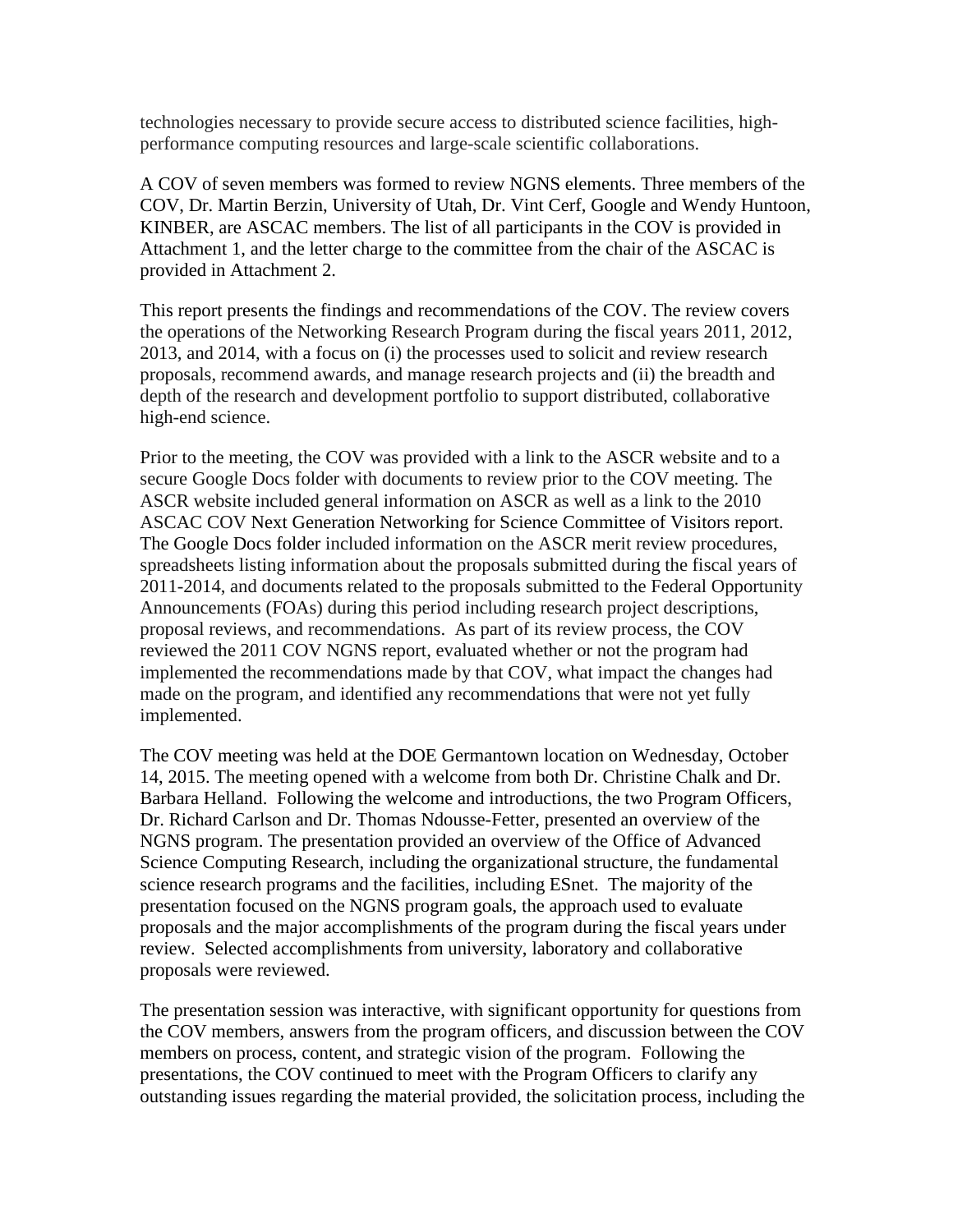final decision making process, relationship to the ASCR mission, workshop process and composition.

The COV then met in executive session to identify any outstanding questions, review the COV charge, and develop an outline for the COV's findings and recommendations. During the executive session, the COV asked and received answers to questions including metrics to measure the international standing of the program and copies of the selection statements associated with each solicitation. The final report was prepared after the in person meeting, using e-mail exchanges between the COV members to review an initial draft of the report.

# **2. CoV Charge**

The COV was asked to consider and provide evaluation of the following two major program elements:

1. For both the DOE laboratory projects and the university projects, assess the efficacy and quality of the processes used to:

- (a) solicit, review, recommend, and document proposal actions, and
- (b) monitor active projects and programs.

2. Within the boundaries defined by DOE missions and available funding, comment on how the award process has affected:

(a) the breadth and depth of portfolio elements, and

(b) the degree to which the program is anticipating and addressing emerging challenges from large-scale scientific facilities and collaborations in support of the DOE missions, and

(c) the national and international standing of the program with regard to other computer science research programs that are also focused on high performance networking tools and middleware for science.

### **3. Efficacies and Quality of the Processes**

The COV found the NGNS program to be a solid, well executed, and well-managed program created through a rigorous solicitation and review process that included highquality, in-depth reviews that results in a balanced portfolio consistent with the mission of the Office of Science. In addition, COV found that the majority of the 2010 COV NGNS Report recommendations implemented or were in the process of being implemented, adding to the overall effectiveness of the program.

The program highlights provided during the review process underscored the program's ability to have significant impact on the development of networking technologies and capabilities in support of science applications, DOE Laboratories, ESnet infrastructure and local area networks and end-host systems. Specific project examples included: detection, localization and diagnosis of performance problems using perfSONAR<sup>[1](#page-2-0)</sup>;

<span id="page-2-0"></span><sup>&</sup>lt;sup>1</sup> "Detection, localization and diagnosis of performance problems using perfSONAR", Constance Dovrolis, Georgia Tech.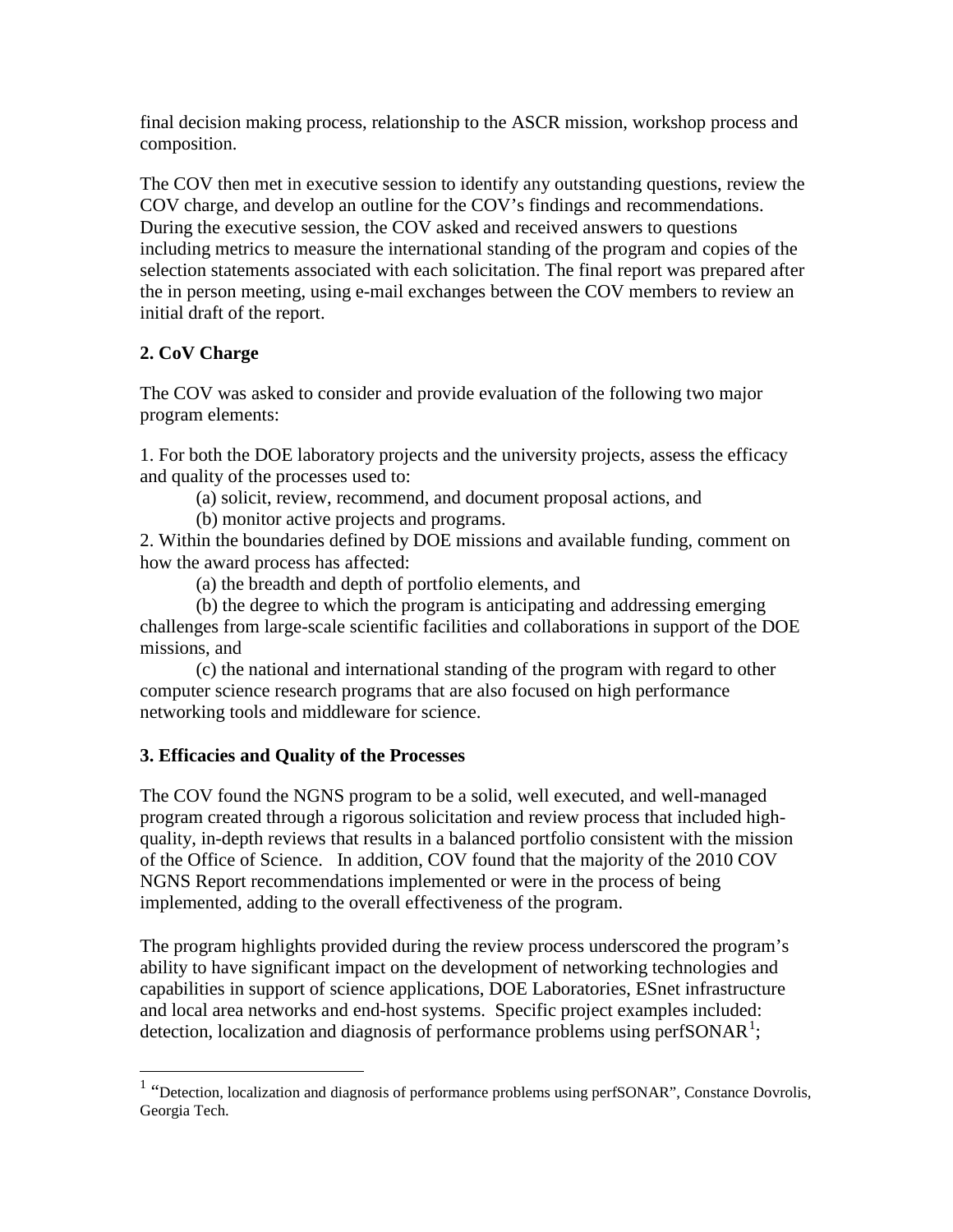network resource planning, scheduling and workflow support for DOE science applications,<sup>[2](#page-3-0)</sup> and expanding the scope of existing projects such as  $PANDA<sup>3</sup>$  $PANDA<sup>3</sup>$  $PANDA<sup>3</sup>$ .

#### **Charge 1(a): Assess the efficacy and quality of the processes used to solicit, review, and document applications and proposal actions.**

The COV found that the solicitation and review process is effective and well administered.

# *Solicitation Development and Review Process*

The COV looked at the solicitation development and review process together, understanding if the process encouraged a strategic set of programs and research resulting in a diverse portfolio.

The program continues to identify and develop areas for research through a series of community workshops, which then drive the FOAs consistent with the strategic direction and mission of the ASCR program. Once the FOA is developed, two solicitations are released, one for the DOE Laboratories and one for the university community. Collaborative proposals are encouraged.

The COV found that the program is conducted consistent with the normal DOE review process. The standard mechanism for proposal review were panel review where at least three, and preferably four, reviewers were assigned to each proposals. The program office actively works to add to and renew the pool of reviewers, including adding international reviewers where possible. While the solicitations are separate, the review process treats both Laboratory and University proposals equally, ensuring that quality projects are funded.

During the review process, the review committees do not rank the proposals against each other, but instead, assess the intellectual merit and contributions associated with each proposal. The program officer then integrates all the information from the review process and then applies that information along with the program goals to create a portfolio brief on how the recommended projects and funding fit into the overall program. Based the program officer brief, proposal funding decisions are made.

The program officers indicated, and the COV concurred, that the program was receiving a satisfying number of proposals with the breadth, scope and representation necessary for a strong program. When asked to identify a strategic area of funding currently not included in the program, the program officers identified the need for more stochastic math proposals on how networks are performing to build better future networks.

Since the 2010 NGNS report, the program has started to use the Portfolio Analysis and Management System (PAMS) to log and track proposal submissions, reviews and

<span id="page-3-0"></span> <sup>2</sup> ARCHSTONE, T.Lehman, Chin Guok, N. Ghani.

<span id="page-3-1"></span> $3$  WP2, Extending the Scope of PANDA @ ORNL.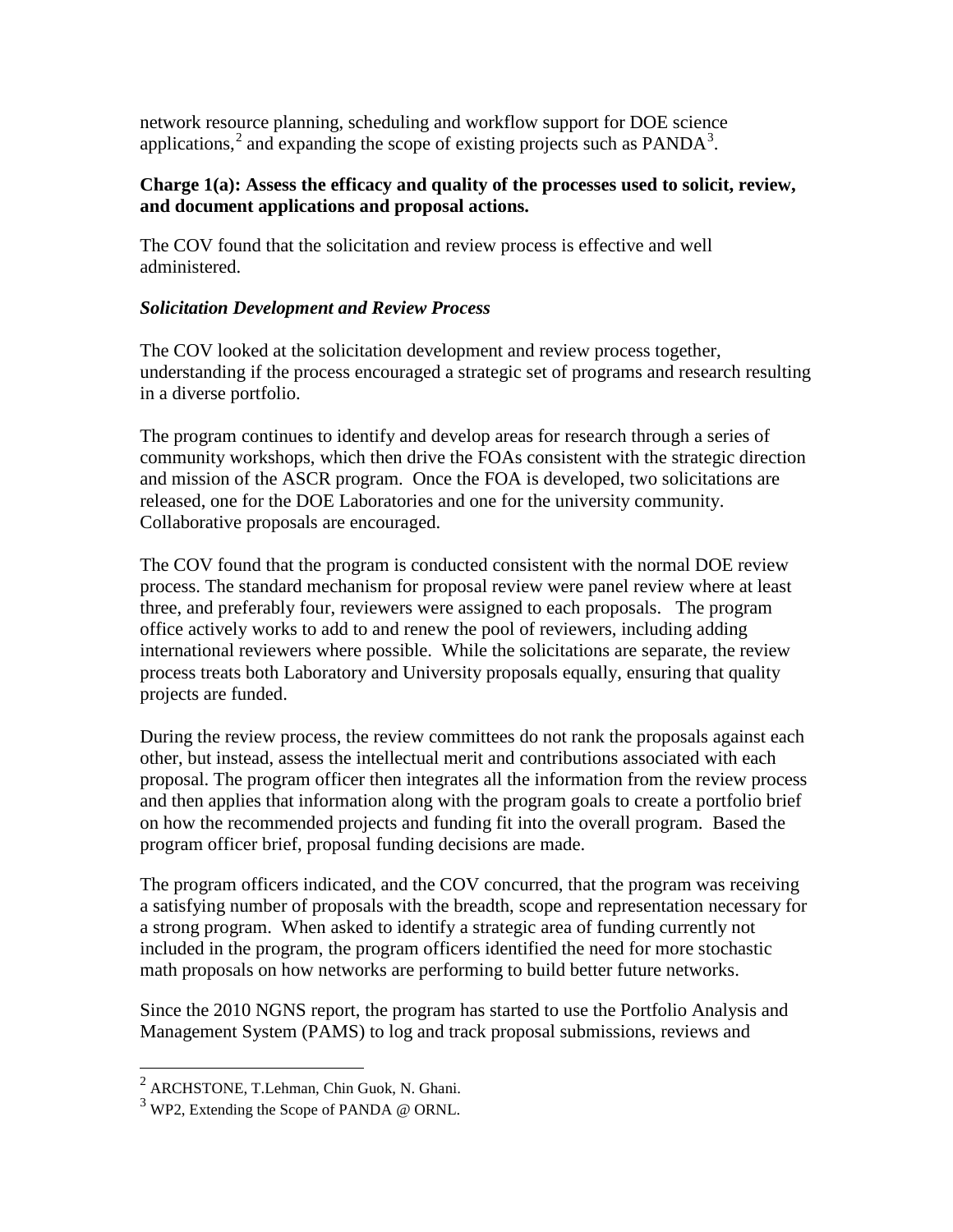awards. The PAMS system not only addresses recommendations made in the 2010 NGNS COV but has also improved the review process itself, making it easier to link and review collaborative proposals. PAMS has the ability to include additional documents, such as the portfolio brief, which is not current connected into the PAMS system. PAMS has the ability to put in additional documents, but at this point, the portfolio brief is not necessarily connected to the program within the PAM. There are also some useful statistics that PAMS will be able to gather and represent for further COVs as well as program management.

#### *Recommendations*

- The program should continue to broaden the breadth and diversity of workshop participants without diluting the focus of the workshop topics on the Office of Science mission. While hosting workshop meetings in the Washington, DC area can be cost effective from a program standpoint, it may discourage broader participation by community members. To the extent possible, one or more community workshops per year should be held outside the DC area.
- The program office should host at least one workshop to understand better the issues associated with stimulating research in the area of network modeling in order to understand the performance existing networks in order to influence how future networks should be built as well as to encourage cross-disciplinary research in this area.
- The NGNS program office should complete the implementation of PAMS to manage and track elements of the proposal and funding process, including linking the portfolio brief for each FOA into the program. In addition, the program should provide access to PAMS for future COV reviews, which will make the program review process easier and clearer by linking together all the relevant information for a specific FOA as well as providing a general overview of the funding portfolio.
- The NGNS should consider implementing a database of current and potential reviewers to make the review panel selection process more efficient and provide broader and more diverse panels.

### **Charge1(b) monitor active projects and programs.**

The NGNS office is responsible for monitoring the progress of the research projects funded by the Program. The COV found that the program officers use a number of mechanisms to both interact with and track the progress of funded projects. As recommended by the 2010 NGNS COV, the program officers now utilize PAMS to help track and manage the portfolio of funded project. As of the 2015 COV date, the program officers were tracking approximately 22 projects with 84 PI's and co-PI's, many of which were multi-institutional collaborative projects. For the multi-institutional projects, the program officer looks at each project component to insure it is consistent with the project as a whole. The PAMS is used to track annual reports, with PI's getting automatic notifications when reports are due. The program officer must approve the report in order for the next round of funding to be disbursed. PAMS provides the program officer with additional functionality such as checking on the overall project budget, including unspent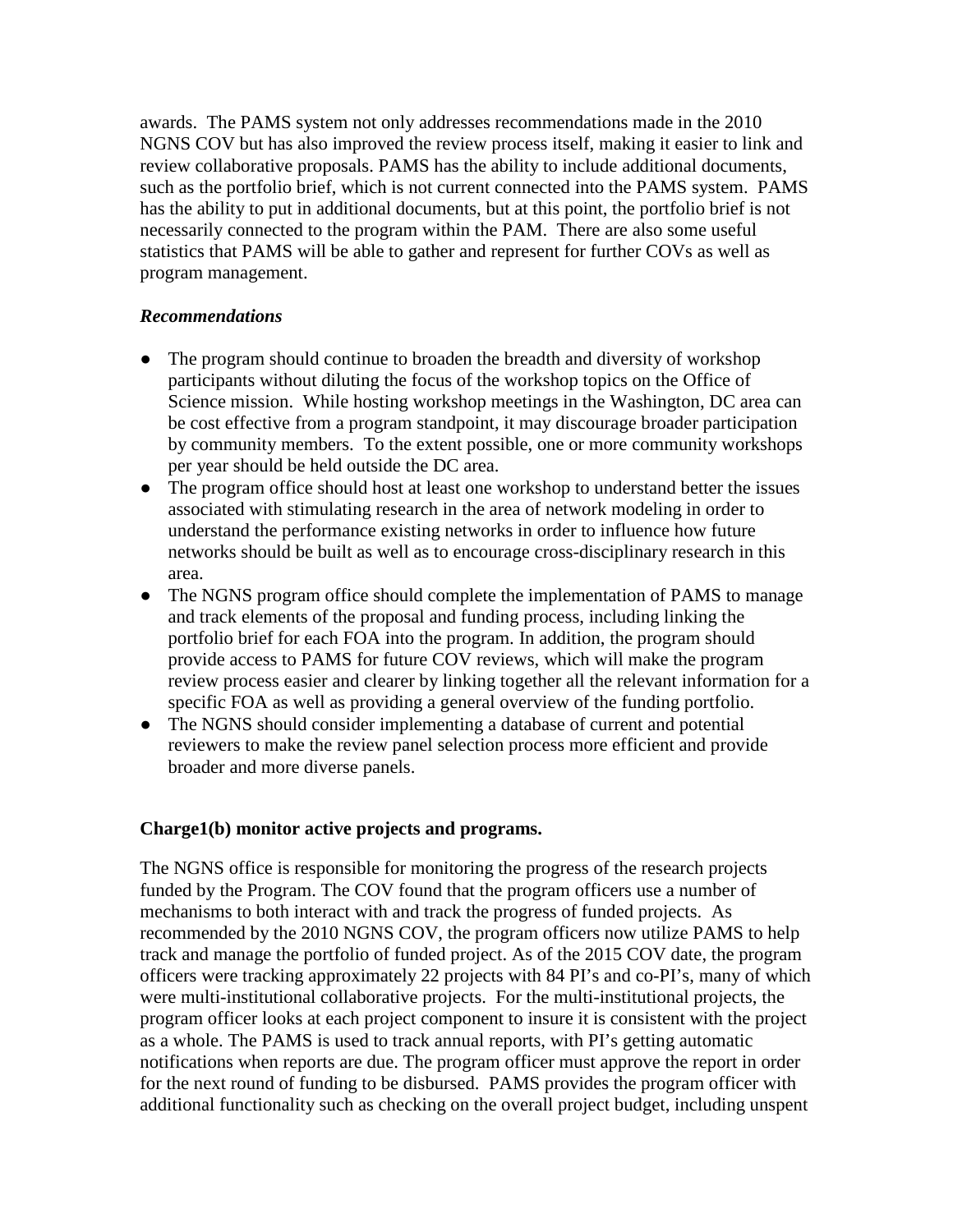funds, an important management aspect for multi-institutional awards. The COV found that the program officers are limited in their ability for onsite visits to monitor projects and interact with the project PI's and associated staff. The program officers have mitigating the limited travel with effective regular PI conference calls and video conferences to stay abreast of proposal activities and engage PIs in cross project communication. In addition, the COV found that while the program officers typically attend the larger workshops and conferences, such as Supercomputing, they were limited in terms of their overall participation in community events due to travel budget limitations.

### *Recommendations*

- The program office should continue to integrate PAMS into the tracking and management of the funded project portfolio during the post-award period.
- The COV recommends that support, including the appropriate level of travel funding, be provided to the program officers so that they can perform project site visits. Such visits will not only allow program officers to more effectively manage their projects but to also interact with a broader set of project participants, including those that typically do not attend PI meetings or other community events.
- The COV recommends that the program officers be encouraged to continue to participate in community events, including but not limited to large events such as Supercomputing. Program officers should be encouraged to participate in a broad set of community events where funded projects are presented or discussed as well as strategic meetings where future network requirements and technologies in the support of scientific applications are discussed.
- Funding to allow program managers to participate in community events where funded projects are being presented or discussed.

# **4. Effect of the Award Process on Portfolio**

### **Charge 2(a) the breadth and depth of portfolio elements.**

The research portfolio, developed through a coherent set of FOA's, is of high quality and addresses challenges that are distinctly relevant to the mission of the Office of Science and DOE. The portfolio had both breadth and depth, funding projects that will have an immediate impact on critical infrastructure as well as projects that anticipate the integration of new technologies into the environment.

The COV requested information on the relationship between the NGNS program and portfolio and other funded research in high performance networking. The program officers indicated that the NGNS program is focused on DOE mission priorities, balanced with the known funding from other federal agencies, such as the NSF, and cross agency discussions and collaborations already exist, mostly in an informal manner.

As indicated in the recommendations, the COV observed that due to funding limitations a number of quality proposals were not funded, particularly for the larger FOA's. In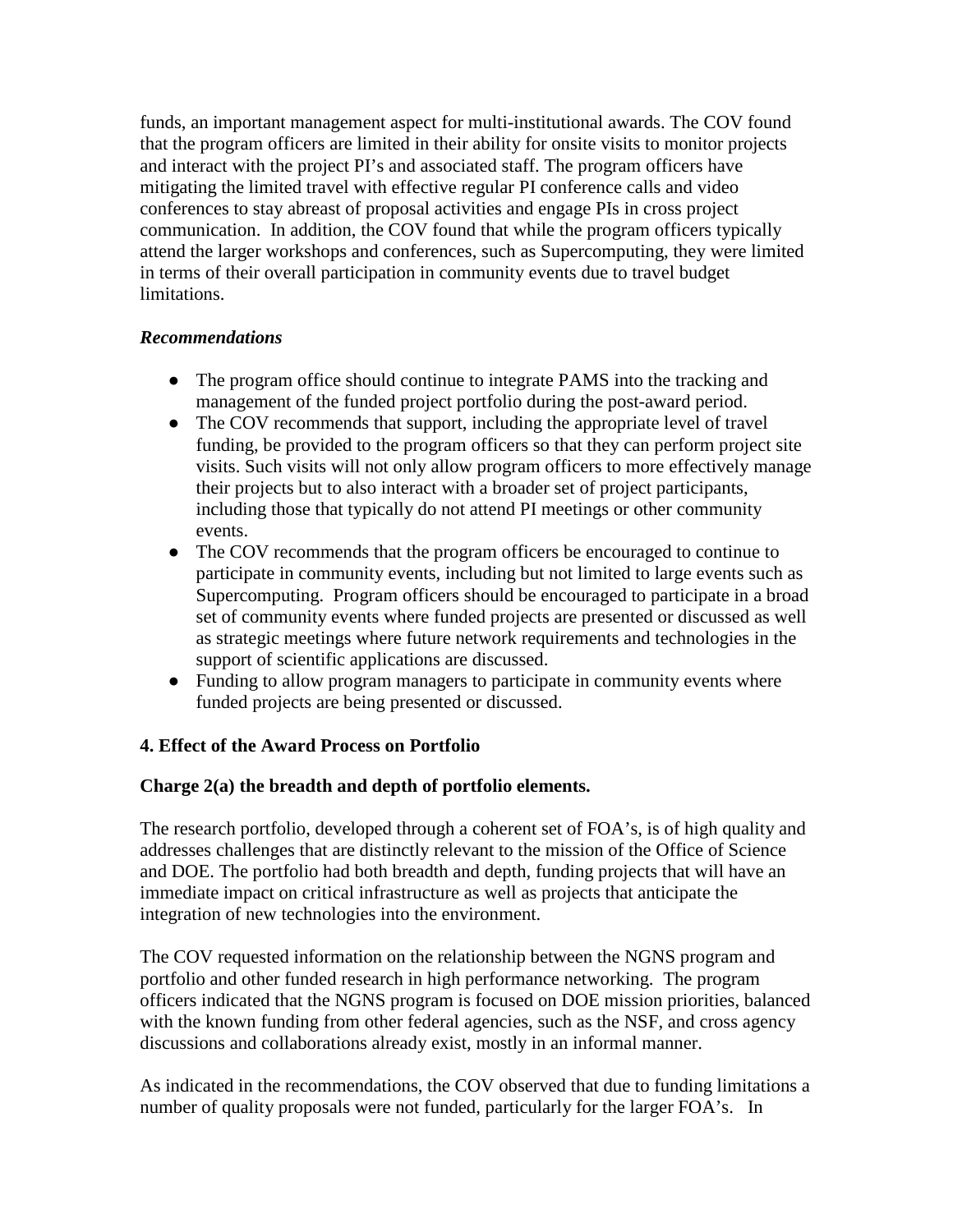addition, the awards are typically for three-years with some eligible for an additional three-year renewal. Overall increases in the program funds as well as additional flexibility in project durations could increase the program impact. These changes to the program would help remove any existing gaps in producing network research that can be migrated into operational support for scientific applications and research.

# *Recommendations*

- Cross agency collaboration should be encouraged, particularly in identifying overlapping high performance networking issues and technologies each agency is working to address. The COV recommends the initial tactical step where NGNS and the NSF go over their existing award portfolio in high performance networking infrastructure and research to understand the existing overlap in both projects and funded PI's and provide opportunities for leveraging the federal investment in these projects.
- The COV recommends a tighter relationship between the NGNS and ESnet, where use of ESnet resources are specifically written into the FOA's as a target platform.
- Identity gaps in where NGNS should be getting proposals from but they are not and broaden workshop participation as well as the target groups for the FOA announcements accordingly.

### **Charge2(b) the degree to which the program is anticipating and addressing emerging challenges from large-scale scientific facilities and collaborations in support of the DOE missions.**

The NGNS has the ability to influence the arc high performance network technologies and infrastructure development take in support of and as part of the overall DOE and Office of Science programs. The COV discussed current and potential example strategic initiatives where the NGNS could have influence. These initiatives included: creating and supporting sustainable software in support of scientific applications; the National Strategic Computing Initiative (NSCI); and, scientific workflows in cloud environments.

The COV asked the program officers to comment on the sustainability of the software developed as part of the NGNS program in general. Software sustainability was recognized as an ongoing issue, specifically how to develop a program that was able to sustain strategic or mission critical scientific software. While ASCR encourages the use of open source software licenses, with a slight preference for BSD license, whenever software is developed it is a policy but not a contractual obligation as part of a funded project. Source code development through NGNS funding is not stored in a single repository but often available on standard open source software repositories such at GitHub.

The program office has planned a joint workshop on scientific workflows, one area that will influence the linking of the cloud environments in support of scientific applications.